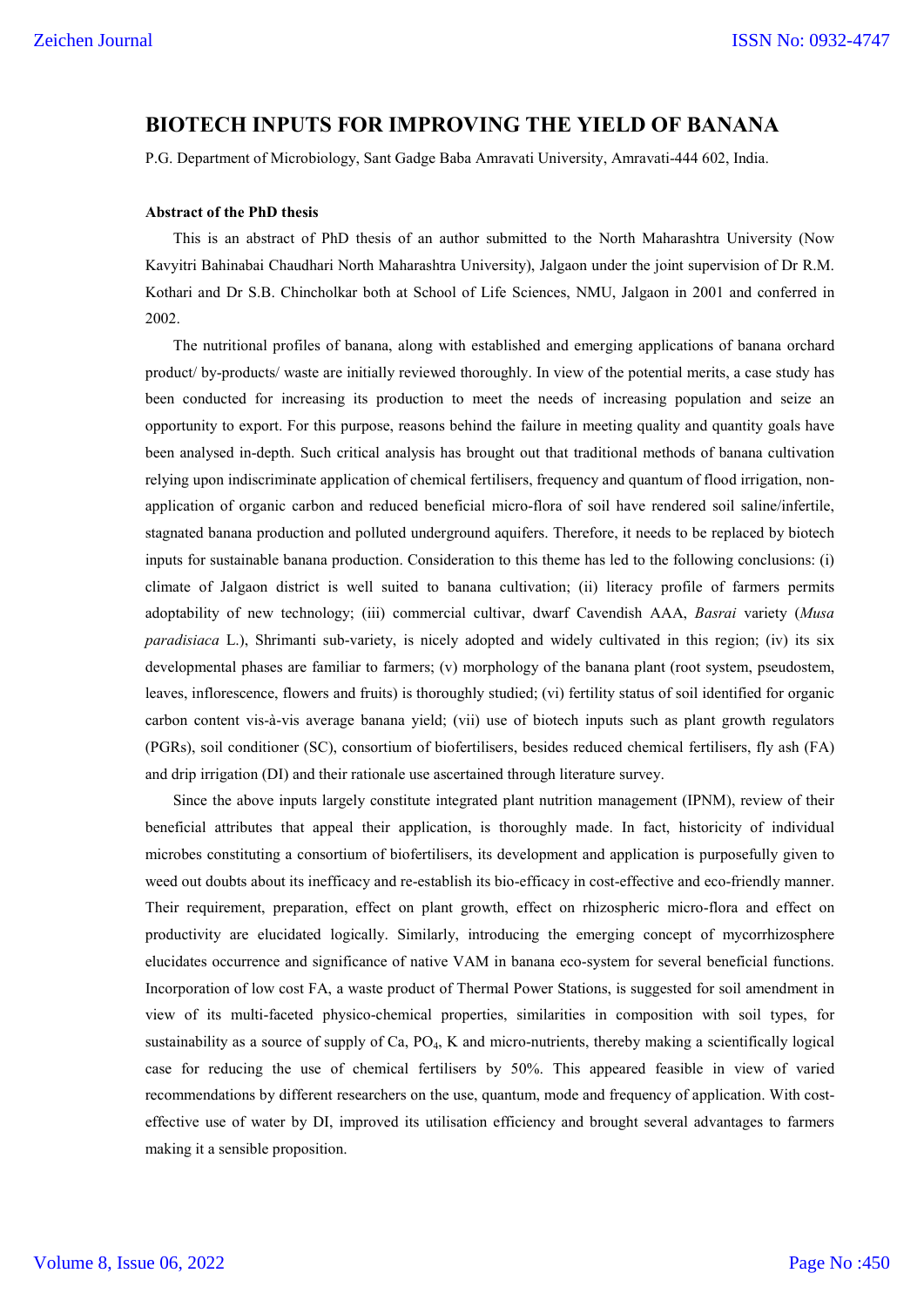Finally, present status of banana cultivation has familiarised major outcome of non-judicious practices followed by farmers and confirmed by the outcome of long-term cultivation experiments. This has necessitated the importance of biotech inputs for sustainable banana production, culminating into identification of major objectives of the present work, namely to explore the application of SC derived from pseudostem, PGR, consortium of biofertilisers, FA, reduced quantum of chemical fertilisers and DI for evolving a low-cost input regime for qualitative and quantitative improvement in banana productivity.

The chapter Materials and Methods gives a detailed account of materials used. This is followed by details on (i) SC-preparation from banana pseudostem, (ii) isolation of efficient microbes from elite banana mycorrhizosphere  $(N_2$ -fixers and PO<sub>4</sub>-solubilisers), (iii) procurement of sulphur oxidisers and ectomycorrhizae, (iv) production of 20 L scale inocula of efficient species from each category to constitute a consortium of biofertilisers and (v) production of amino acids based PGR. Subsequently, a layout of RBD experimental design, incorporating 12 treatments, has been given to explore the applicability of the above biotech inputs and find out a cause and effect relationship on the growth and banana yield profiles at NMU (North Maharashtra University) and BAT (Bajirao Agro-Tech) farm trials. To enable another researcher in this field to repeat these trials elsewhere, adequate details are provided at each step of the trial. These include (a) pre-plantation preparations, (b) post-plantation care and (c) monitoring of experimental banana orchards during the trials for morphological profiles, physiological profiles, microbial profiles, VAM profiles and siderophore profiles. For completeness of the record, details of frequently used analytical methods are given. Finally, banana yield is estimated and statistically analysed for accuracy of the results. Thus, a fair attempt is made to explore if a biotech input regime has attributes to provide a protocol for sustainable production of banana, without compromising with the fertility of soil, interests of farmers and interests of banana consumers and health of eco-system.

To address the problems associated with banana production, in the chapter Results and Discussion, an integrated, cost-effective and eco-friendly technology has been evolved for enhanced quality and quantity production of banana and maintaining overall sustainability in banana eco-system. On the basis of last five years laboratory as well as field level experiments, major outcome is accounted as follows:

- 1. Approximately 4 million MT biomass per annum, generated by pseudostem and leaves after banana harvesting in Jalgaon district, normally disposed off by either incineration or putrefaction on the boundaries of farms, is explored for utilisation in the cost-effective production of SC, using solid-state fermentation for organic carbon and nutrients recycling.
- 2. Amino acid based PGR, produced by hydrolysing locally available protein-rich by-product, has imparted 20 % higher survival rate upon transplantation of plants and increase in banana productivity.
- 3. From the rhizosphere of elite banana plants (yielding more bunch weight), screening of soil rich in plant growth promoting microbial population gave efficient microbes to boost plant growth. They were isolated and preserved for commercial exploitation in a consortium of biofertilisers.
- 4. FA, has shown potential for application for soil amendment in conjunction with phosphate solubilising fungi and mycorrhizae for recycling, as a partial substitute for phosphatic and potassic fertilisers and costly, imported micro-nutrients.
- 5. Irrigation through drip has afforded to use minimal quantum of water, minimum consumption of